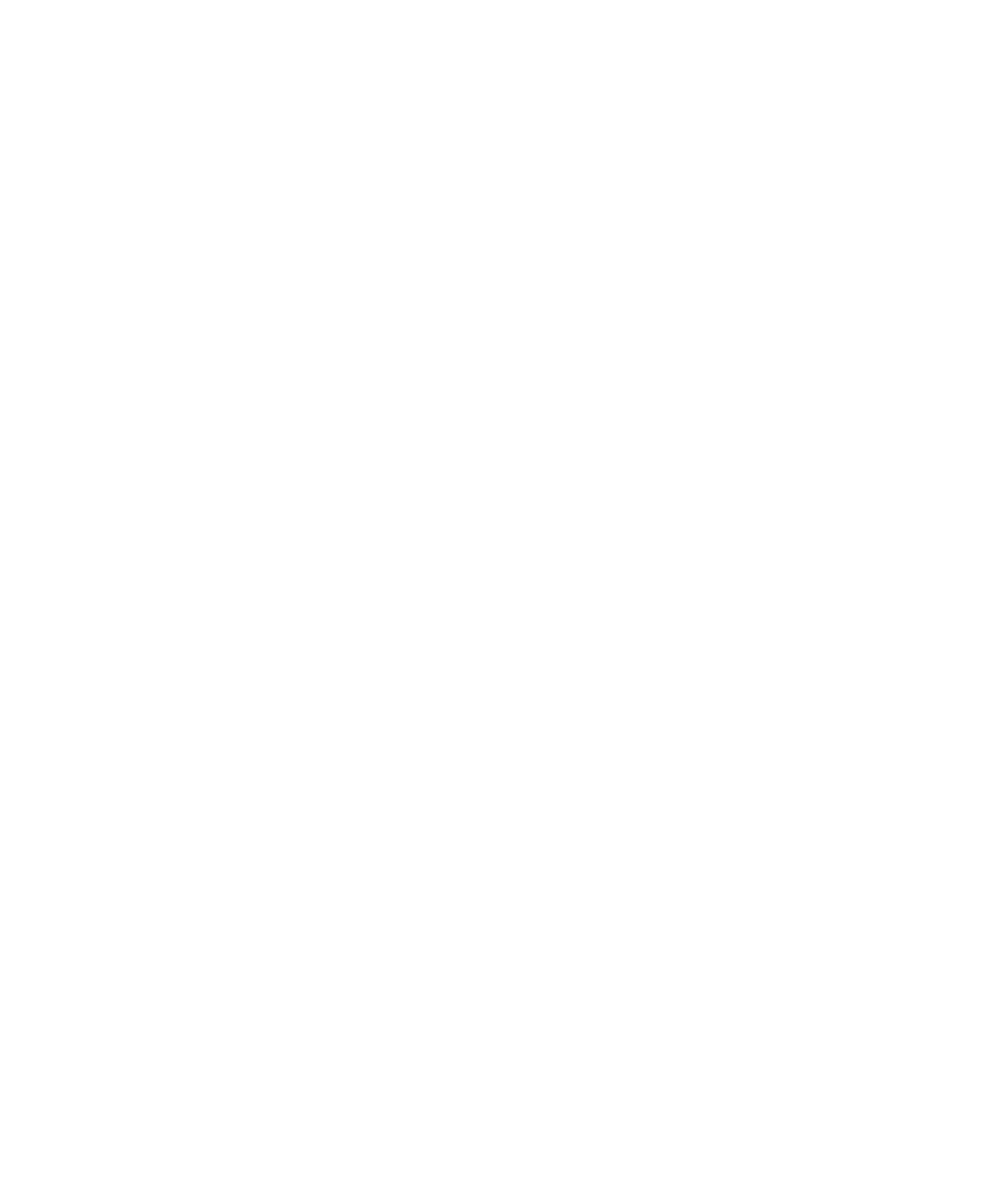# **T <sup>h</sup> e I n t r o d u <sup>c</sup> t o r y R <sup>i</sup> t e s T h e O r d e r o f M a s s**

### **G r e e t i n g**

**S p r <sup>i</sup> n k l <sup>i</sup> <sup>n</sup> <sup>g</sup> <sup>w</sup> <sup>i</sup> <sup>t</sup> h H o l y W a t e r**

### **P l a ci <sup>n</sup> <sup>g</sup> o f <sup>t</sup> <sup>h</sup> <sup>e</sup> P a l l**

ENTRANCE HYMN<br>
"Amazing Grace / Sublime Gracia" NEW BRITAIN



**C o l l e c t**

*BE SEATED*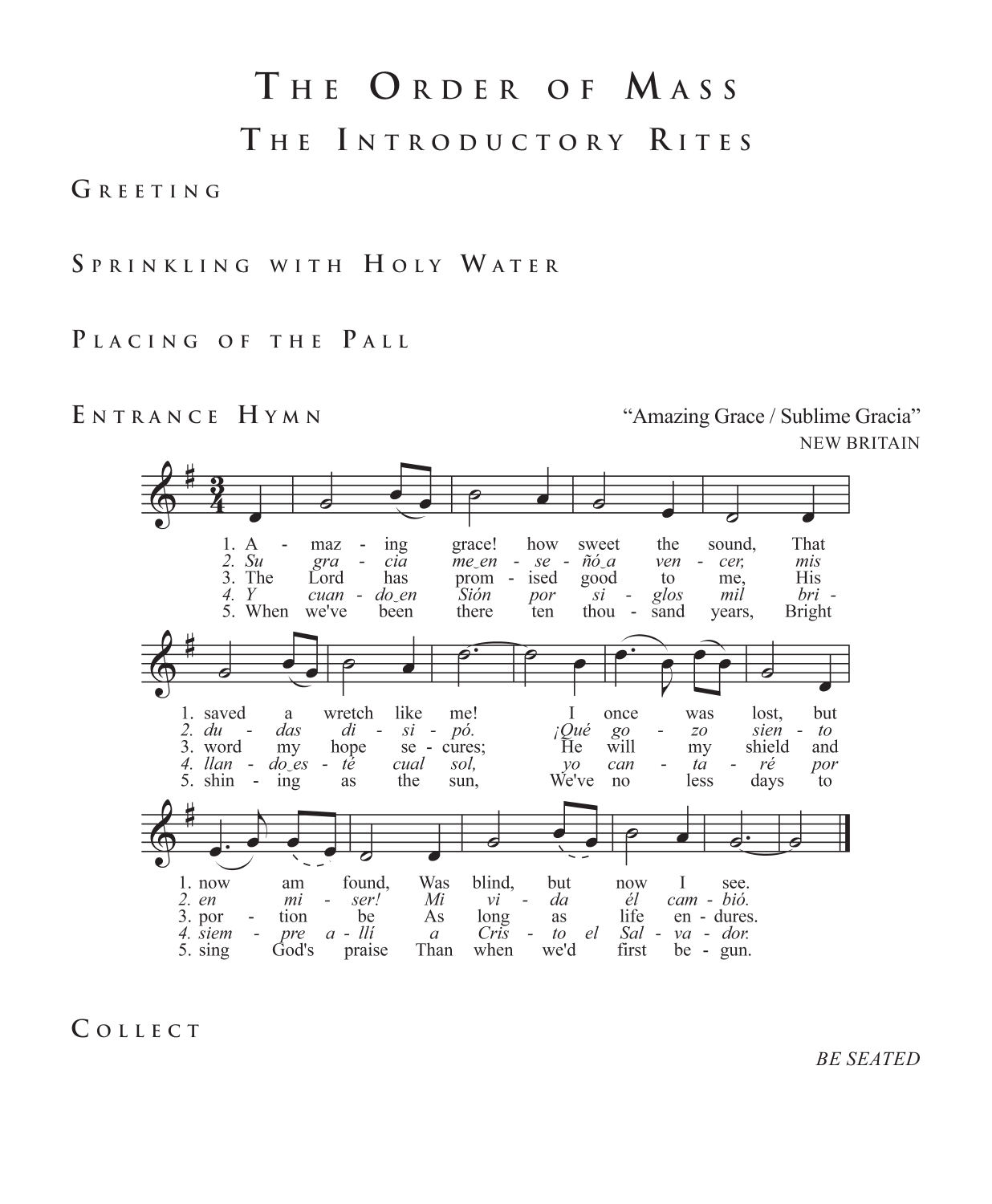## **T <sup>h</sup> <sup>e</sup> L <sup>i</sup> t u r <sup>g</sup> <sup>y</sup> o f <sup>t</sup> <sup>h</sup> <sup>e</sup> W o r d**

**F <sup>i</sup> r s t R e a d <sup>i</sup> <sup>n</sup> <sup>g</sup>** Romans 8:31b-35,37-39

What will separate us from the love of Christ?



*STAND*



**G o s p e l** John 11:32-45

Lazarus, come out.

*BE SEATED*

**H O** M I LY Reverend Robert J. Abbatiello, OFM Cap. *Pastor, Sacred Heart, Yonkers*

### **U <sup>n</sup> <sup>i</sup> v e r s a l P r a y e r**

**Response: Lord, hear our prayer.**

*BE SEATED*

*STAND*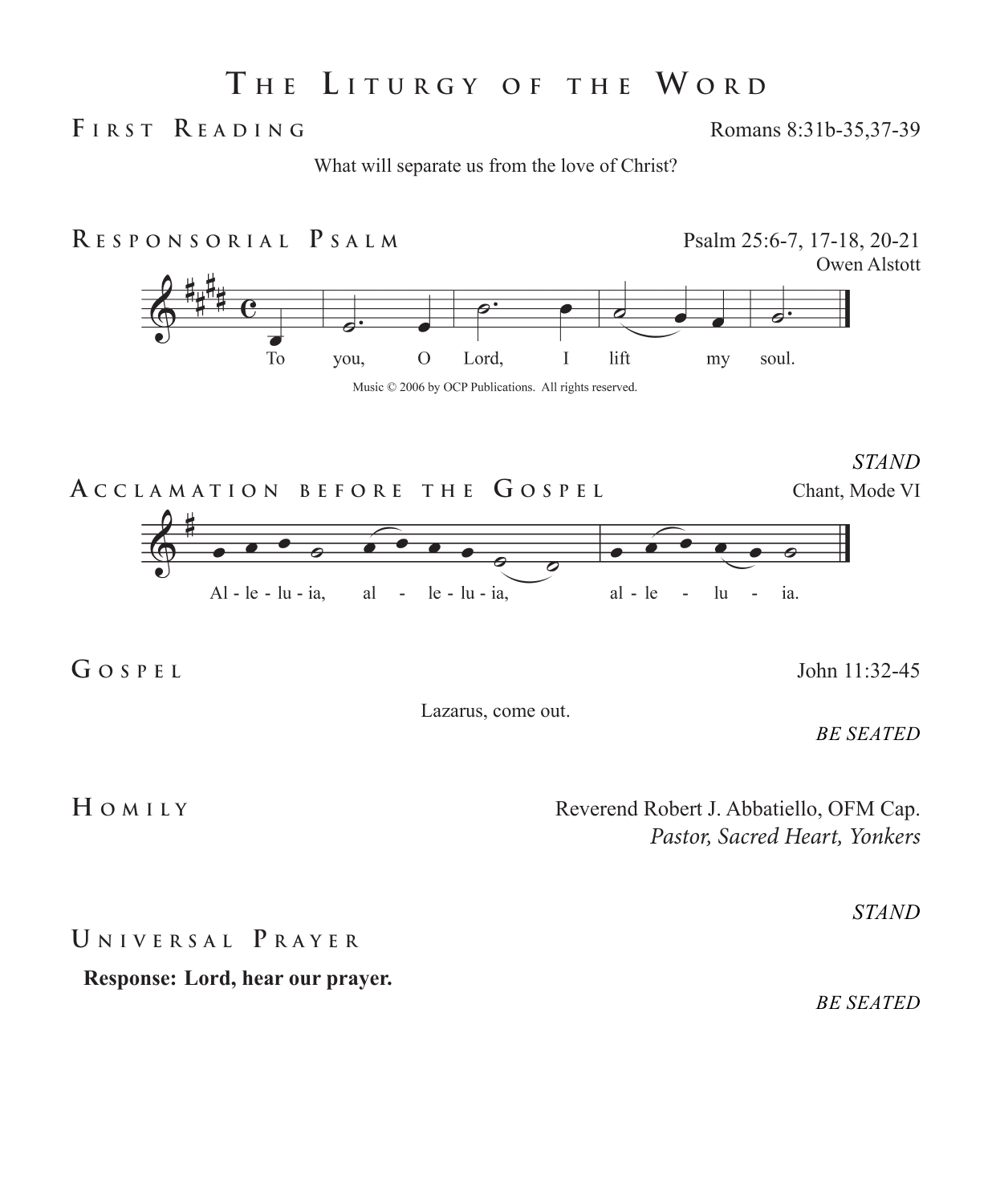### PREPARATION OF THE GIFTS

**H y m n** "Lord of All Hopefulness"



**P r a y e r o v e r <sup>t</sup> <sup>h</sup> <sup>e</sup> O f f e r <sup>i</sup> <sup>n</sup> <sup>g</sup> <sup>s</sup>** *STAND*

**T <sup>h</sup> <sup>e</sup> E <sup>u</sup> ch a r <sup>i</sup> s t ic P r a y e r**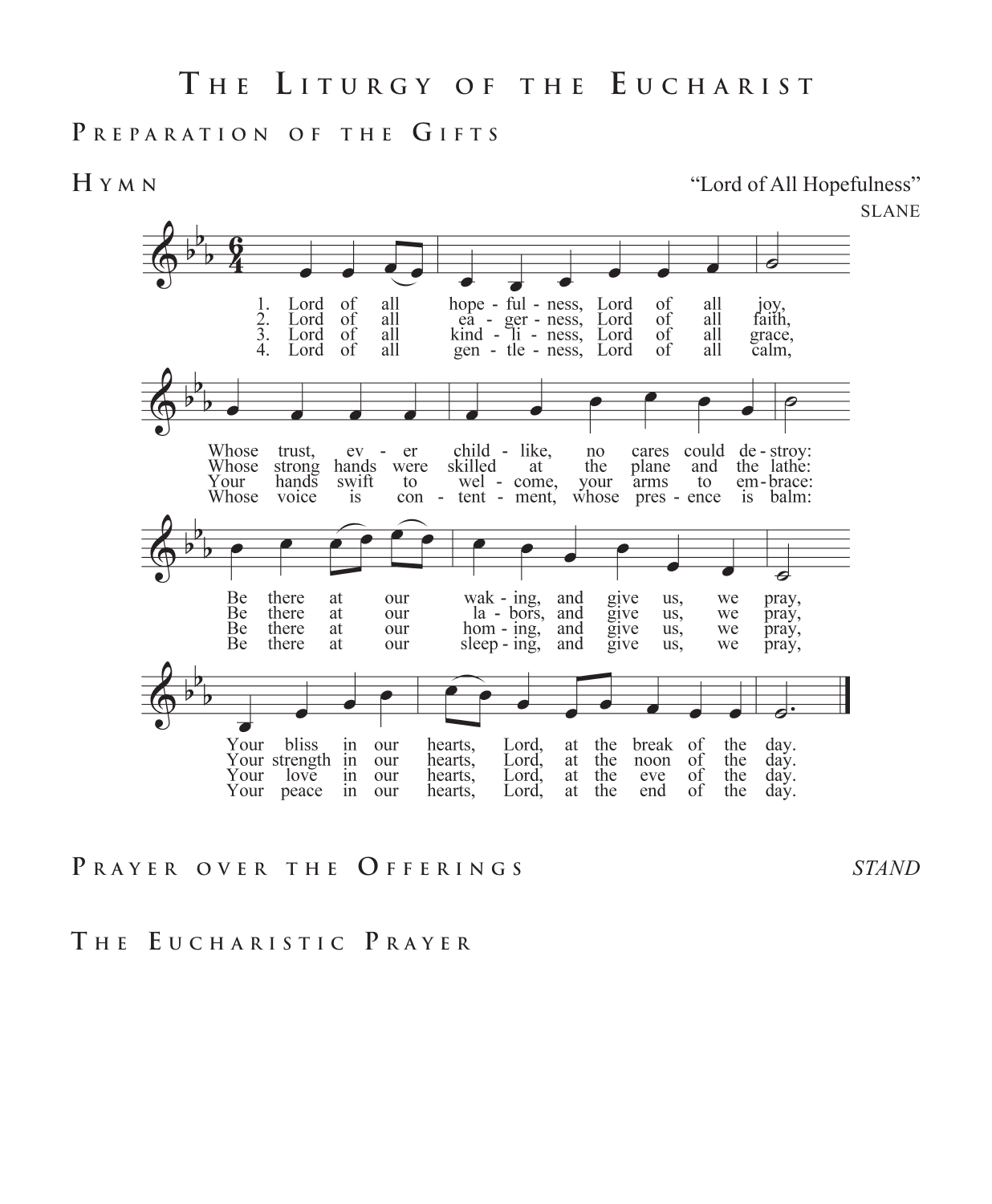

*KNEEL*

**M y s t e r y o f F <sup>a</sup> <sup>i</sup> <sup>t</sup> <sup>h</sup>** *A Community Mass*

Richard Proulx

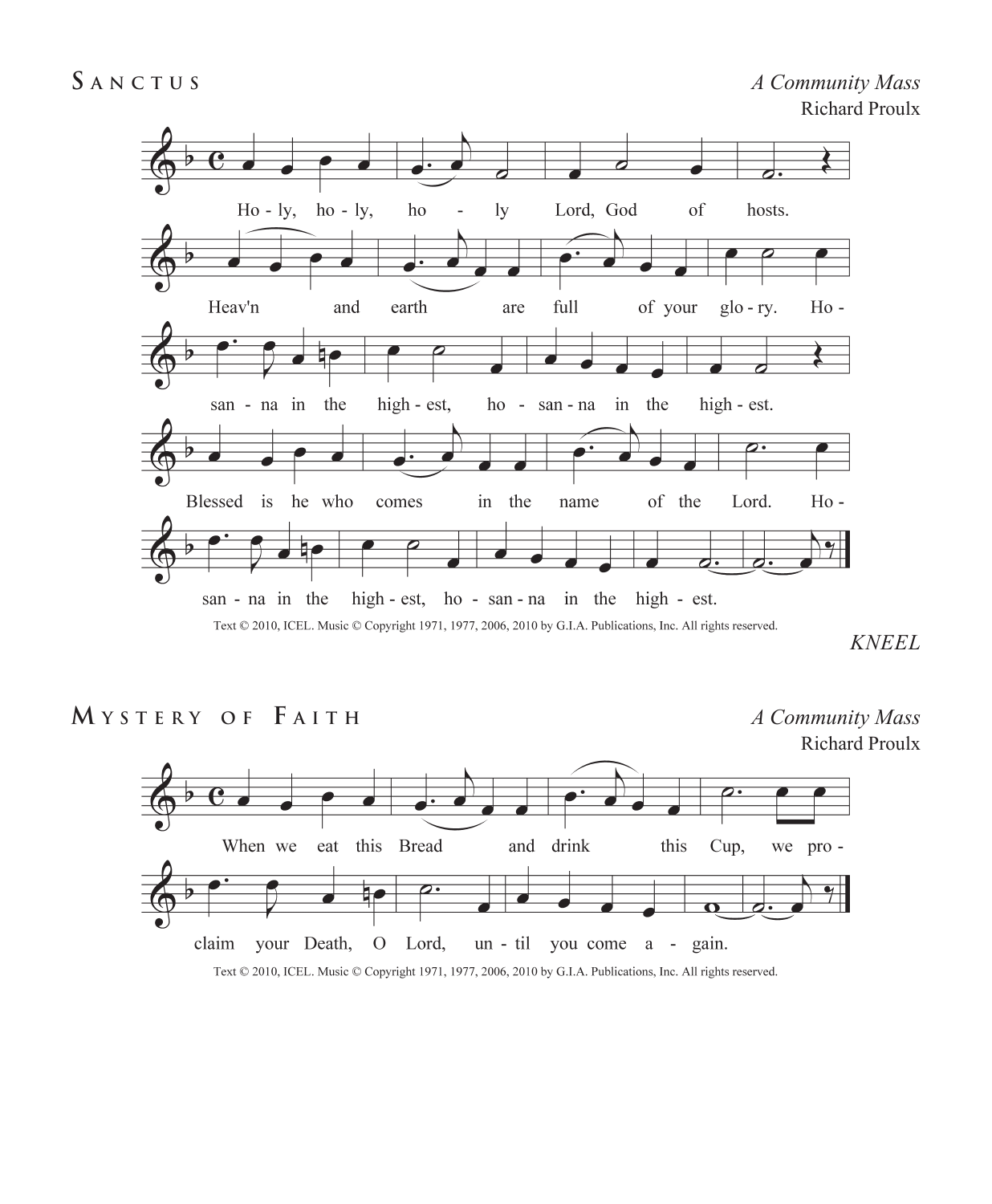

Music © Copyright 1971, 1977, 2006, 2010 by G.I.A. Publications, Inc. All rights reserved.

## **C o m m u n <sup>i</sup> o n R <sup>i</sup> t e**

### **T <sup>h</sup> <sup>e</sup> L o r d ' <sup>s</sup> P r a y e r**

## **T <sup>h</sup> <sup>e</sup> R <sup>i</sup> t e o f P e a <sup>c</sup> <sup>e</sup>**

### **A <sup>g</sup> n u s D <sup>e</sup> <sup>i</sup>** *Community Mass* Richard Proulx Lamb of God, you take a - way the sins of the world: have Lamb of God, you mer - cy on us. the sins of the world: grant  $u\overline{s}$ take a - way peace.

Text © 2010, ICEL. Music © Copyright 1971, 1977, 2006, 2010 by G.I.A. Publications, Inc. All rights reserved.

*KNEEL*

C  $\circ$  **M**  $\circ$  **N**  $\circ$  **D**  $\circ$  **W**  $\circ$  **Panis Angelicus**"

César Franck

The bread of angels becomes the bread of men, the heavenly bread gives an end to earthly forms. O marvelous and wondrous sacrament: a poor man, a slave, and the humble one all ingest the Lord.

*STAND*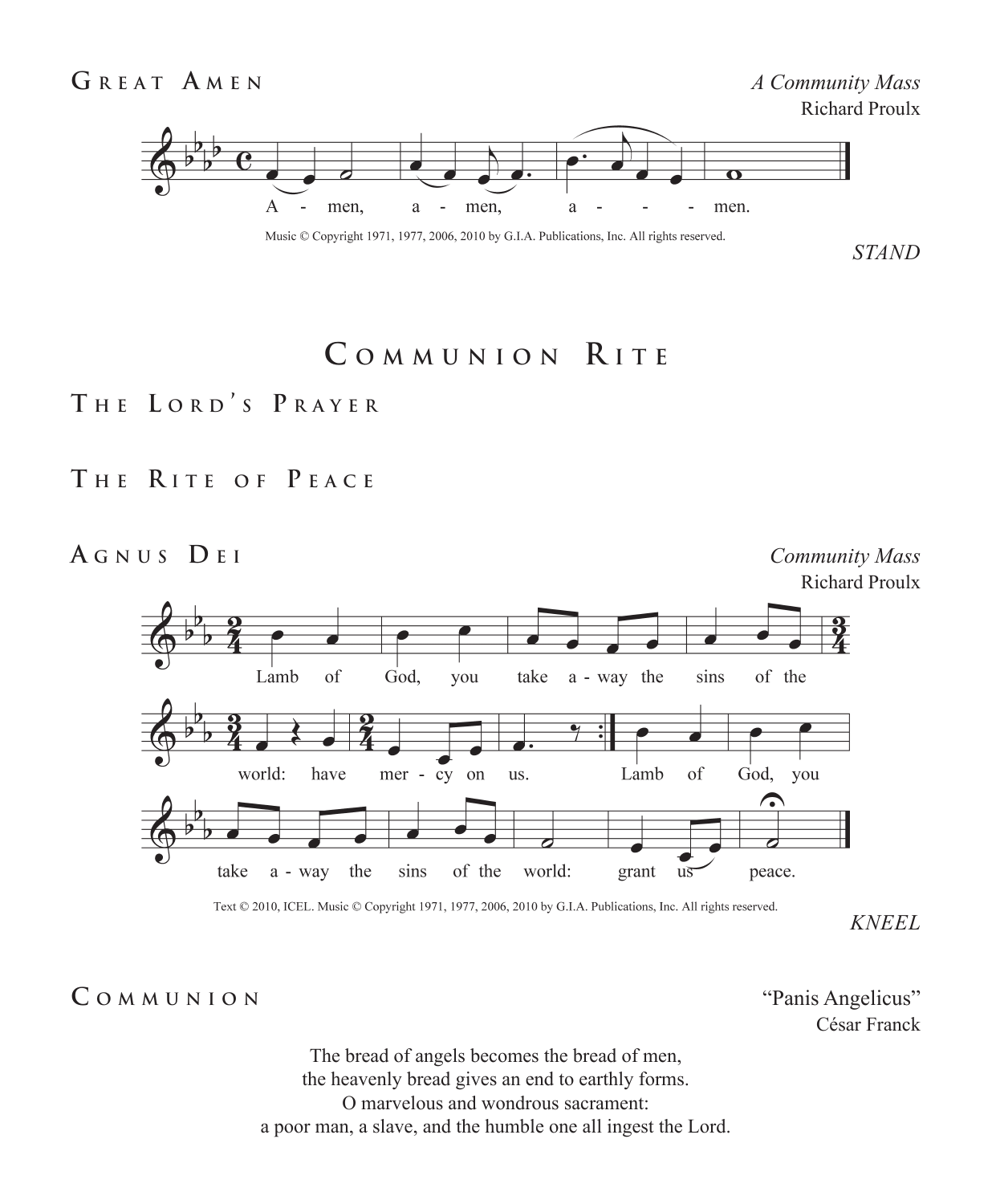

Text and music © 1966, 1970, 1986, 1993, tr. 2005, GIA Publications, Inc. All rights reserved.

**H Y M N**  $\alpha$  **W**  $\alpha$  **W**  $\beta$  **C**  $\beta$  **C**  $\alpha$  **C**  $\beta$  **C**  $\beta$  **C**  $\beta$  **C**  $\beta$  **C**  $\beta$  **C**  $\beta$  **C**  $\beta$  **C**  $\beta$  **C**  $\beta$  **C**  $\beta$  **C**  $\beta$  **C**  $\beta$  **C**  $\beta$  **C**  $\beta$  **C**  $\beta$  **C**  $\beta$  **C**  $\beta$  **C**  $\beta$  **C** ST. COLUMBA

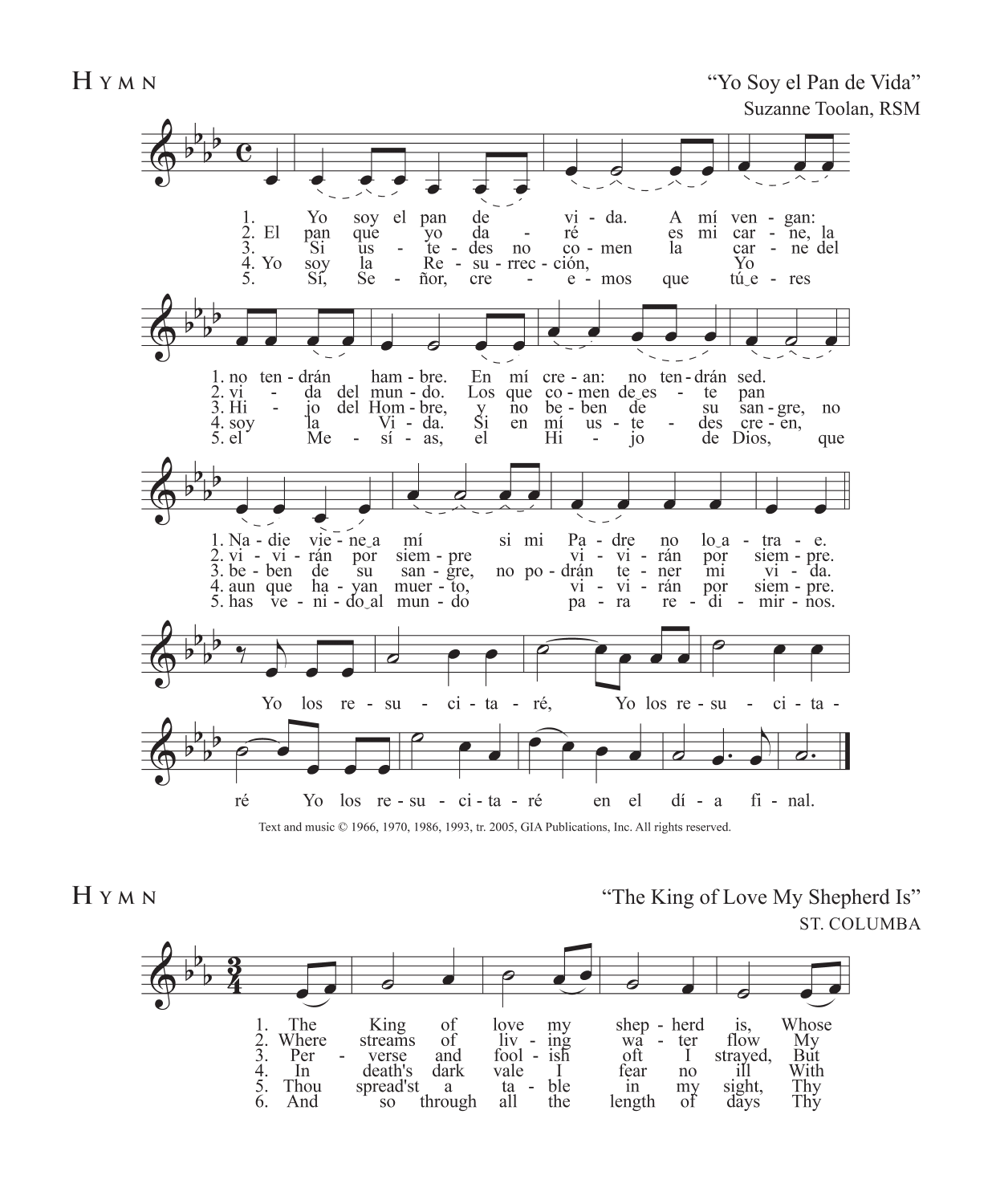

### **P r a y e r a f t e r C o m m u n <sup>i</sup> o n** *STAND*

**E u l o gi e s** Mayor Eric Adams Police Commissioner Keechant L. Sewell Inspector Amir Yakatally Mr. Patrick J. Lynch Rev. Jonathan J. Recabarren Mr. Jeffrey Rivera Ms. Dominique Luzuriaga

## **F <sup>i</sup> n a l C o m m e n d a t <sup>i</sup> o n**

### **I n v <sup>i</sup> t a t <sup>i</sup> o n t o P r a y e r**

### **S o n g o f F a r e w e l l** "In Paradisum"

Mode VII

May the angels lead you into paradise; May the martyrs welcome you upon your arrival, and lead you into the holy city of Jerusalem. May a choir of angels welcome you, and with poor Lazarus of old, may you have eternal rest.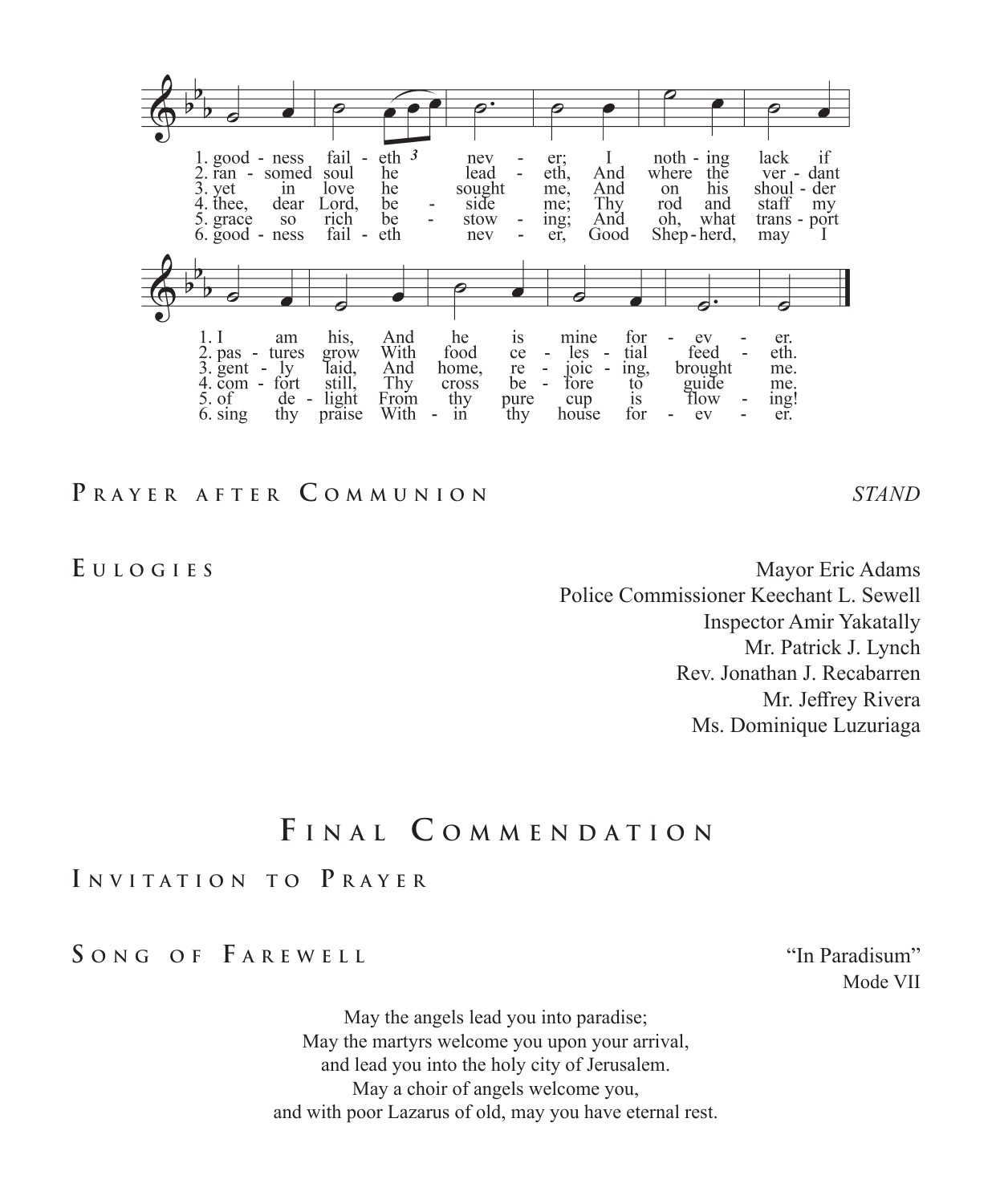**R <sup>e</sup> <sup>c</sup> e s s <sup>i</sup> o n a l H y m n s** "God Bless America"

Irving Berlin  $\overline{\mathbf{o}}$  $\overline{\mathbf{e}}$ bless  $A - mer - i - ca$ , land that Stand be-God I love. side her and guide her thru the night with a light from a-bove. From the ò moun-tains, to the prai-ries, to the o - ceans white with foam. Ò O  $\mathbf o$  $\ddot{\mathbf{e}}$ God bless  $A - mer - i - ca$ , my home sweet home. Θ 6  $\overline{\mathbf{o}}$  $\mathbf \Theta$ God bless A - mer - i - ca, my home sweet home.

"O God, Our Help in Ages Past"

ST. ANNE ă. 1. O God, our help in a - ges past,<br>2. Un - der the sha-dow of thy throne,<br>3. Be - fore the hills in or - der stood, God, our help in a - ges past,<br>der the sha-dow of thy throne, Our hope for years to come, Thy saints have dwelt  $se - cure;$ Oř earth re - ceived her frame. Are like 4. A thou-sand a - ges in thy sight an eve - ning gone, 5. Time, like an ev er roll ing stream, Bears all<br>6. O God, our help in a - ges past, Our hop its sons  $a -$  way; Our hope for years to come, 1. Our shel - ter from the storm - y blast, And our e - ter - nal home. 2. Suf - fi - circle is thine arm a - lone, And our de - ter - has sure.<br>
2. Suf - fi - cient is thine arm a - lone, And our de - tense is sure.<br>
3. From ev - er - last - ing thou art God, To end - less years the same.<br>
4.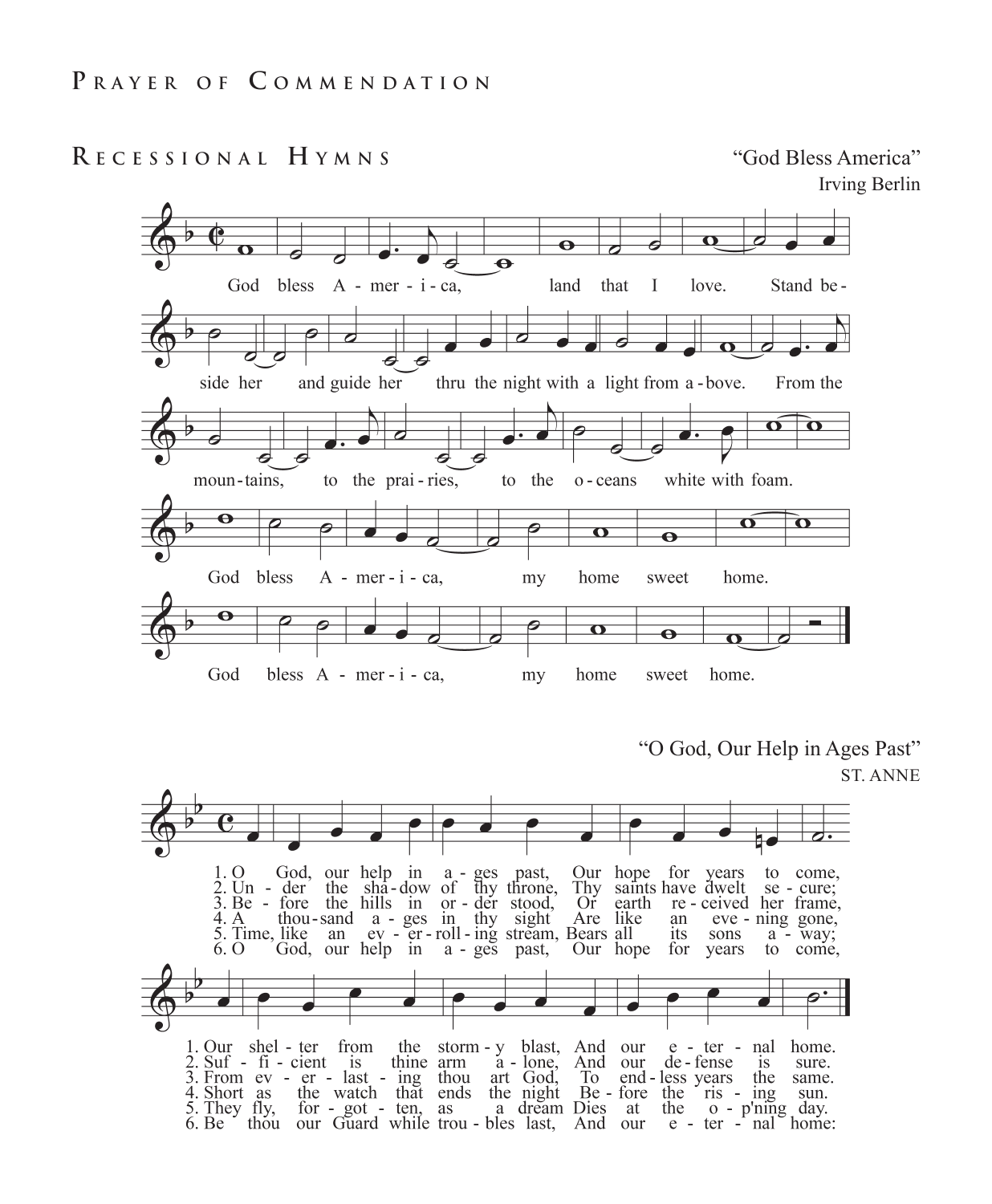### **G <sup>u</sup> <sup>i</sup> d e l <sup>i</sup> n e s f o r t <sup>h</sup> <sup>e</sup> R <sup>e</sup> <sup>c</sup> e p t <sup>i</sup> o n o f C o m m u n <sup>i</sup> o n**

### **F o r C a t <sup>h</sup> o l ic <sup>s</sup>**

As Catholics, we fully participate in the celebration of the Eucharist when we receive Holy Communion. We are encouraged to receive Communion devoutly and frequently. In order to be properly disposed to receive Communion, participants should not be conscious of grave sin and normally should have fasted for one hour. A person who is conscious of grave sin is not to receive the Body and Blood of the Lord without prior sacramental confession except for a grave reason where there is no opportunity for confession. In this case, the person is to be mindful of the obligation to make an act of perfect contrition, including the intention of confessing as soon as possible (*Code of Canon Law*, canon 916). A frequent reception of the Sacrament of Penance is encouraged for all.

### **F o r o u r f e l l o w C h r i s t i a n s**

We welcome our fellow Christians to this celebration of the Eucharist as our brothers and sisters. We pray that our common baptism and the action of the Holy Spirit in this Eucharist will draw us closer to one another and begin to dispel the sad divisions which separate us. We pray that these will lessen and finally disappear, in keeping with Christ's prayer for us "that they may all be one" (John 17:21).

Because Catholics believe that the celebration of the Eucharist is a sign of the reality of the oneness of faith, life, and worship, members of those churches with whom we are not yet fully united are ordinarily not admitted to Holy Communion. Eucharistic sharing in exceptional circumstances by other Christians requires permission according to the directives of the diocesan bishop and the provisions of canon law (canon 844 §4). Members of Orthodox Churches, the Assyrian Church of the East, and the Polish National Catholic Church are urged to respect the discipline of their own Churches. According to Roman Catholic Discipline, the *Code of Canon Law* does not object to the reception of Communion by Christians of these Churches (canon 844 §3).

### **F o r t h o s e n o t r e c e i v i n g H o l y C o m m u n i o n**

All who are not receiving Holy Communion are encouraged to express in their hearts a prayerful desire for unity with the Lord Jesus and with one another.

### **F o r n o n - C h r i s t i a n s**

We also welcome to this celebration those who do not share our faith in Jesus Christ. While we cannot admit them to Holy Communion, we ask them to offer their prayers for the peace and the unity of the human family.

Copyright © 1996, United States Catholic Conference. All rights reserved.